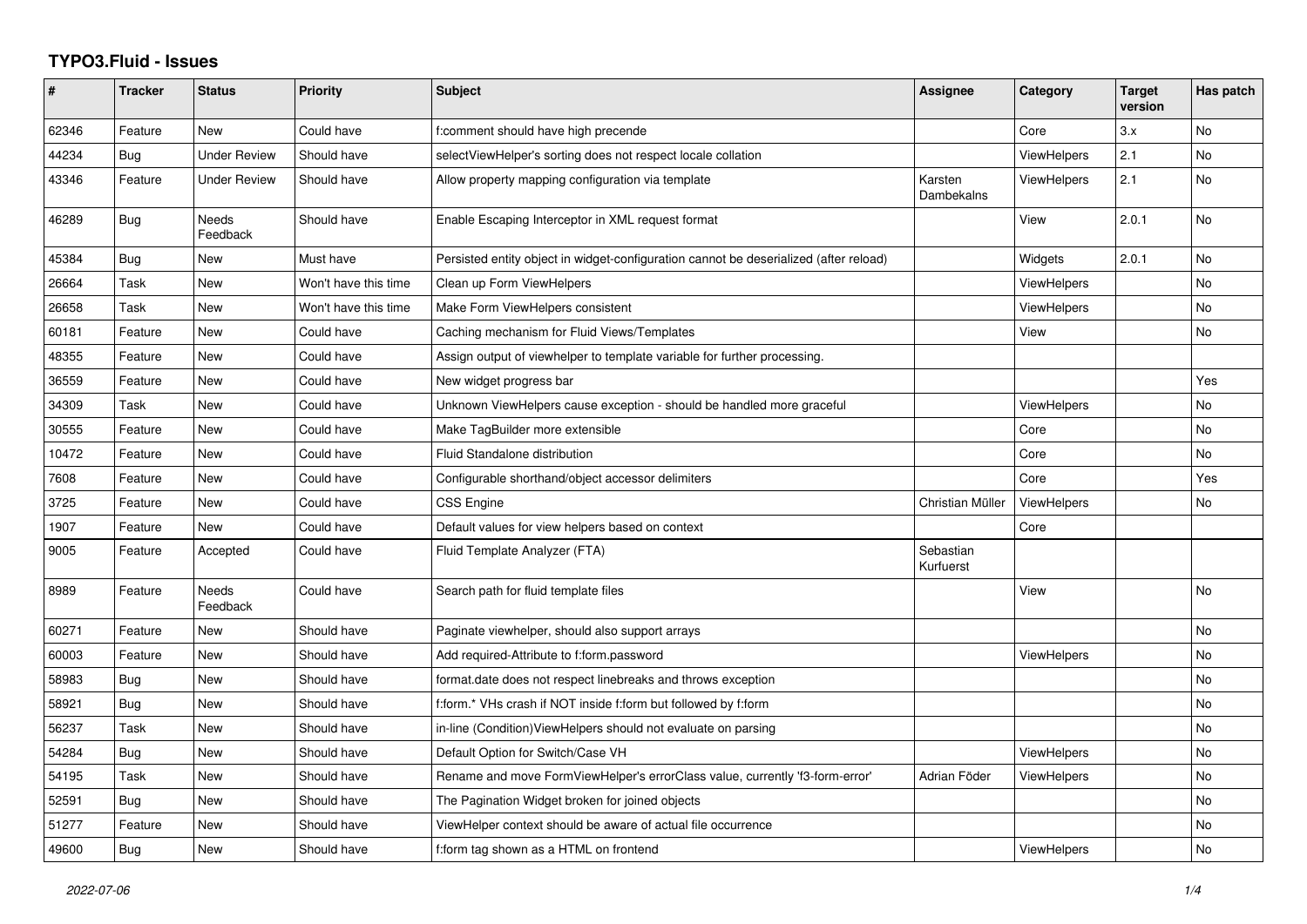| #     | <b>Tracker</b> | <b>Status</b> | <b>Priority</b> | <b>Subject</b>                                                                                              | <b>Assignee</b>        | Category    | <b>Target</b><br>version | Has patch |
|-------|----------------|---------------|-----------------|-------------------------------------------------------------------------------------------------------------|------------------------|-------------|--------------------------|-----------|
| 47669 | Task           | New           | Should have     | FormViewHelper does not define the default request method                                                   |                        |             |                          | <b>No</b> |
| 46545 | Feature        | New           | Should have     | Better support for arrays in options of SelectViewHelper                                                    |                        |             |                          | No        |
| 45394 | Task           | New           | Should have     | Forwardport Unit test for standalone view                                                                   |                        | View        |                          | No        |
| 45153 | Feature        | New           | Should have     | f:be.menus.actionMenuItem - Detection of the current select option is insufficient                          |                        |             |                          | No        |
| 43072 | Task           | New           | Should have     | Remove TOKENS for adding templates fallback in Backporter                                                   |                        | View        |                          | No        |
| 43071 | Task           | New           | Should have     | Remove TOKENS for adding fallback teplates in B                                                             |                        |             |                          | No        |
| 42743 | Task           | New           | Should have     | Remove inline style for hidden form fields                                                                  |                        |             |                          | No        |
| 42397 | Feature        | New           | Should have     | Missing viewhelper for general links                                                                        |                        |             |                          | No        |
| 40081 | Feature        | New           | Should have     | Allow assigned variables as keys in arrays                                                                  |                        |             |                          | No        |
| 39990 | Bug            | New           | Should have     | Same form twice in one template: hidden fields for empty values are only rendered<br>once                   |                        | Core        |                          | No        |
| 39936 | Feature        | New           | Should have     | registerTagAttribute should handle default values                                                           |                        | ViewHelpers |                          | No        |
| 38130 | Feature        | New           | Should have     | Checkboxes and multiple select fields should have an assignable default value                               |                        |             |                          | No        |
| 37619 | Bug            | New           | Should have     | Fatal Error when using variable in name attribute of Section ViewHelper                                     |                        | ViewHelpers |                          | No        |
| 37095 | Feature        | New           | Should have     | It should be possible to set a different template on a Fluid TemplateView inside an<br>action               | Christopher<br>Hlubek  |             |                          | No        |
| 36655 | Bug            | New           | Should have     | <b>Pagination Links</b>                                                                                     |                        | Widgets     |                          | <b>No</b> |
| 36410 | Feature        | New           | Should have     | Allow templates to send arguments back to layout                                                            |                        | ViewHelpers |                          | No        |
| 33215 | Feature        | New           | Should have     | RFC: Dynamic values in ObjectAccess paths                                                                   |                        |             |                          | No        |
| 32035 | Task           | New           | Should have     | Improve fluid error messages                                                                                |                        | Core        |                          | Yes       |
| 31955 | Feature        | New           | Should have     | f:uri.widget                                                                                                |                        | Widgets     |                          | No        |
| 30937 | Bug            | New           | Should have     | CropViewHelper stringToTruncate can't be supplied so it can't be easily extended                            |                        | ViewHelpers |                          | Yes       |
| 28554 | Bug            | New           | Should have     | (v4) implement feature flag to disable caching                                                              |                        |             |                          | No        |
| 28553 | Bug            | New           | Should have     | improve XHProf test setup                                                                                   |                        |             |                          | No        |
| 28552 | Bug            | New           | Should have     | (v5) write ViewHelper test for compiled run; adjust functional test to do two passes<br>(uncached & cached) |                        |             |                          | No        |
| 28550 | Bug            | New           | Should have     | (v4) make widgets cacheable, i.e. not implement childnodeaccess interface                                   |                        |             |                          | <b>No</b> |
| 28549 | <b>Bug</b>     | New           | Should have     | make widgets cacheable, i.e. not implement childnodeaccess interface                                        |                        |             |                          | No        |
| 13045 | Bug            | New           | Should have     | Entity decode of strings are different between if-conditions and output of variable                         |                        |             |                          |           |
| 12863 | <b>Bug</b>     | New           | Should have     | Attributes of a viewhelper can't contain a '-'                                                              | Sebastian<br>Kurfuerst | Core        |                          | No        |
| 10911 | Task           | New           | Should have     | Tx Fluid ViewHelpers Form AbstractFormViewHelper->renderHiddenIdentityField<br>should be more reliable      |                        | ViewHelpers |                          | No        |
| 9950  | Task           | New           | Should have     | Binding to nested arrays impossible for form-elements                                                       |                        | ViewHelpers |                          |           |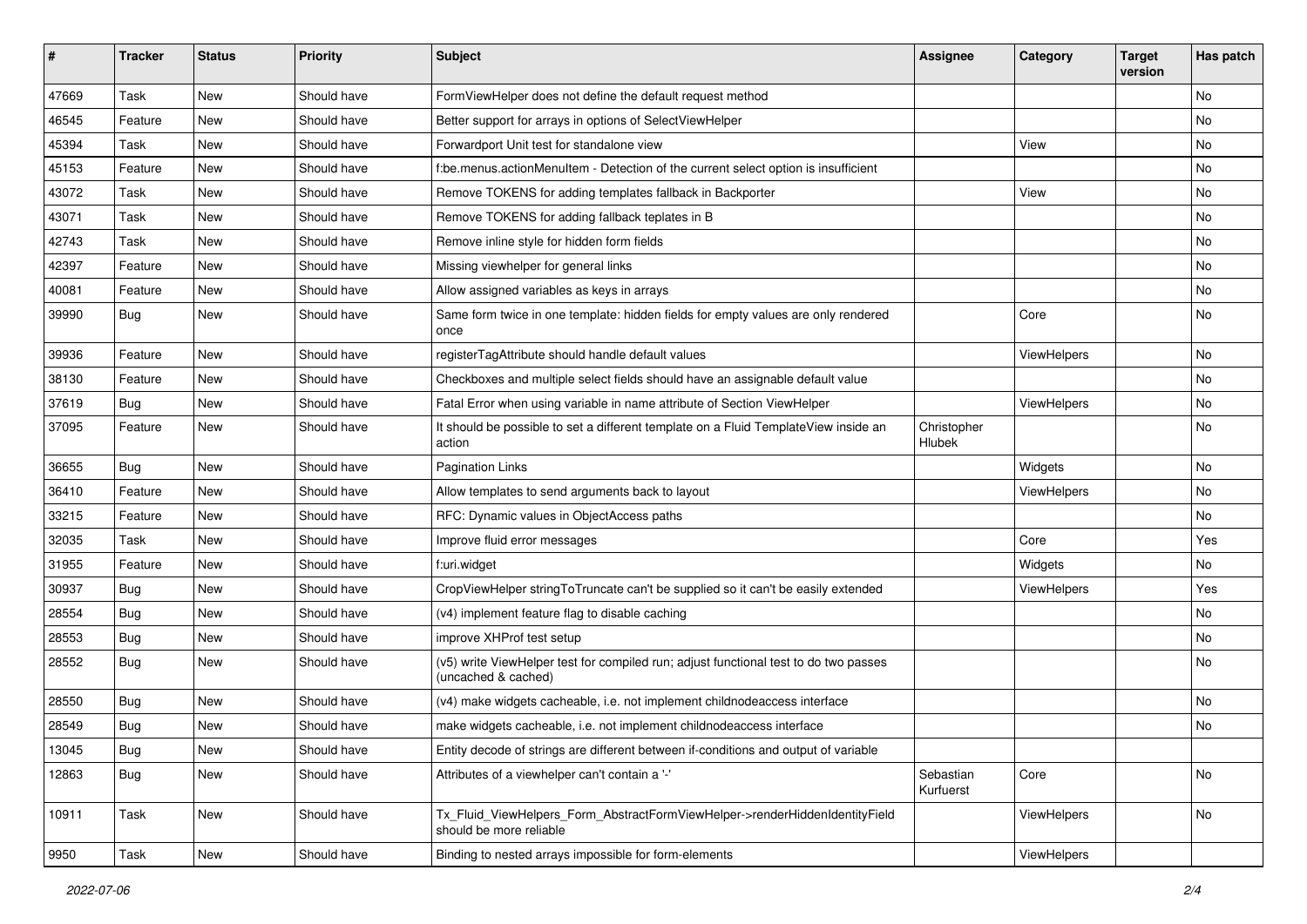| #     | <b>Tracker</b> | <b>Status</b>            | <b>Priority</b> | <b>Subject</b>                                                                       | Assignee               | Category           | <b>Target</b><br>version | Has patch |
|-------|----------------|--------------------------|-----------------|--------------------------------------------------------------------------------------|------------------------|--------------------|--------------------------|-----------|
| 9514  | Feature        | <b>New</b>               | Should have     | Support explicit Array Arguments for ViewHelpers                                     |                        |                    |                          |           |
| 8648  | Bug            | <b>New</b>               | Should have     | format.crop ViewHelper should support all features of the crop stdWrap function      |                        | <b>ViewHelpers</b> |                          | <b>No</b> |
| 4704  | Feature        | <b>New</b>               | Should have     | Improve parsing exception messages                                                   |                        | Core               |                          |           |
| 3481  | Bug            | <b>New</b>               | Should have     | Use ViewHelperVariableContainer in PostParseFacet                                    |                        | Core               |                          | No        |
| 28551 | Bug            | Accepted                 | Should have     | (v4) backport VHTest                                                                 | Sebastian<br>Kurfuerst |                    |                          | No        |
| 5933  | Feature        | Accepted                 | Should have     | Optional section rendering                                                           | Sebastian<br>Kurfuerst | ViewHelpers        |                          | <b>No</b> |
| 58862 | <b>Bug</b>     | Needs<br>Feedback        | Should have     | FormViewHelper doesn't accept NULL as value for \$arguments                          | Bastian<br>Waidelich   | ViewHelpers        |                          | Yes       |
| 46091 | Task           | <b>Needs</b><br>Feedback | Should have     | Show source file name and position on exceptions during parsing                      |                        |                    |                          | <b>No</b> |
| 45345 | Feature        | Needs<br>Feedback        | Should have     | Easy to use comments for fluid that won't show in output                             |                        |                    |                          |           |
| 33394 | Feature        | Needs<br>Feedback        | Should have     | Logical expression parser for BooleanNode                                            | Tobias Liebig          | Core               |                          | <b>No</b> |
| 8491  | Task           | <b>Needs</b><br>Feedback | Should have     | link.action and uri.action differ in absolute argument                               | Karsten<br>Dambekalns  | ViewHelpers        |                          | <b>No</b> |
| 3291  | Feature        | Needs<br>Feedback        | Should have     | Cacheable viewhelpers                                                                |                        |                    |                          | No        |
| 65424 | Bug            | Under Review             | Should have     | SelectViewHelper must respect option(Value Label)Field for arrays                    |                        | <b>ViewHelpers</b> |                          | No        |
| 55008 | Bug            | <b>Under Review</b>      | Should have     | Interceptors should be used in Partials                                              | Christian Müller       |                    |                          | No        |
| 53806 | Bug            | <b>Under Review</b>      | Should have     | Paginate widget maximumNumberOfLinks rendering wrong number of links                 | Bastian<br>Waidelich   | Widgets            |                          | No        |
| 52640 | Feature        | <b>Under Review</b>      | Should have     | Create an UnlessViewHelper as opposite to the IfViewHelper                           | Marc Neuhaus           |                    |                          | <b>No</b> |
| 52536 | Bug            | <b>Under Review</b>      | Should have     | Errorclass not set if no property-attribute set                                      |                        |                    |                          |           |
| 50888 | <b>Bug</b>     | <b>Under Review</b>      | Should have     | WSOD by changing name of section and if Fluid caches are generated                   |                        |                    |                          | <b>No</b> |
| 49756 | Feature        | <b>Under Review</b>      | Should have     | Select values by array key in checkbox viewhelper                                    |                        |                    |                          | <b>No</b> |
| 47006 | <b>Bug</b>     | <b>Under Review</b>      | Should have     | widget identifier are not unique                                                     |                        |                    |                          | No        |
| 46257 | Feature        | <b>Under Review</b>      | Should have     | Add escape sequence support for Fluid                                                |                        | Core               |                          | <b>No</b> |
| 34682 | Bug            | <b>Under Review</b>      | Should have     | Radio Button missing checked on validation error                                     |                        | ViewHelpers        |                          | No        |
| 60856 | Bug            | New                      | Must have       | Target attribute not supported by the form viewhelper                                |                        | ViewHelpers        |                          | Yes       |
| 57885 | Bug            | New                      | Must have       | Inputs are cleared from a second form if the first form produced a vallidation error |                        |                    |                          | No        |
| 51100 | Feature        | New                      | Must have       | Links with absolute URI should have the option of URI Scheme                         |                        | ViewHelpers        |                          | No        |
| 49038 | Bug            | New                      | Must have       | form select does not select the first item if prependOptionValue is used             |                        |                    |                          | No        |